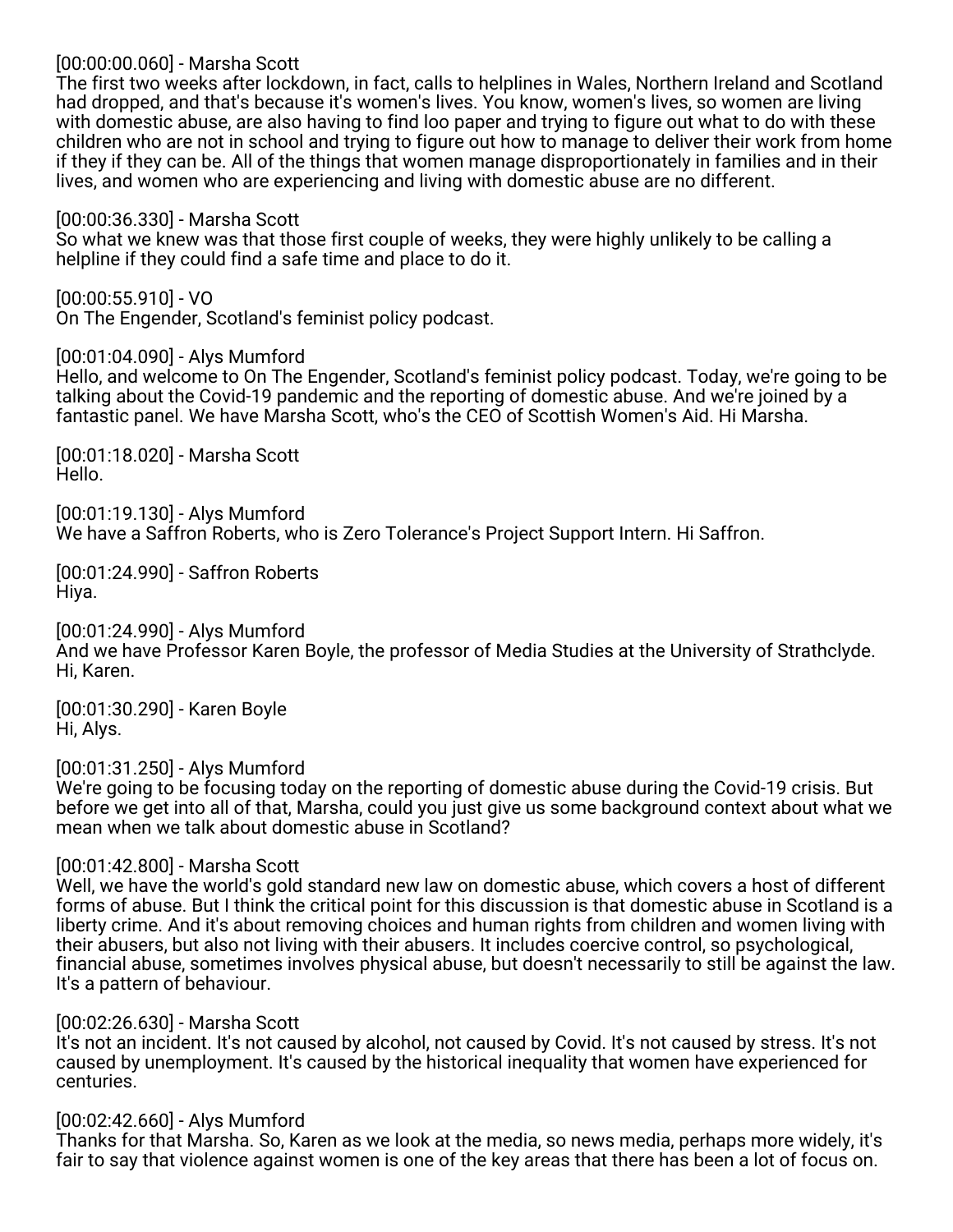From Zero Tolerance's 'Write to End Violence Against Women Awards', to boycotts of papers who have sensationalised domestic homicide. Can you just run us through what the link is between the media and Violence Against Women?

### [00:03:04.190] - Karen Boyle

Yeah, I mean, I think the first thing to say is it's not a simple cause and effect relationship. We're not saying the media is causing the problem. I think that's really important to say. Because the media reflects the world, but it does also influence it. So, we're certainly not saying the media has no influence. The way I always like to think of this is, that representation doesn't always follow on from changes in reality, it can also lead the way.

### [00:03:28.100] - Karen Boyle

So in a way, trying to put a more positive spin on it and think about how the media can, if reporting responsibly, be used to actually further women's equality rather than perpetuate inequality. And I think when it comes to domestic abuse, one of the key challenges, if we think for a moment just about news reporting, is that the very everyday nature of domestic abuse, which Marsha has just highlighted, means that it kind of it doesn't necessarily appear as newsworthy.

## [00:04:02.150] - Karen Boyle

So newsworthiness is about things that are unusual, that are out of the ordinary in some way. So those cases which are reported on are often those which have an additional sensational element. So those that result in trials, for instance, criminal trials where there's a domestic homicide or a murder suicide or for instance, where a celebrity is involved. And those stories are often not the most representative of the more day-to-day experiences. So that's one tension. And if you look at that sensationalist reporting, you see some of the same challenges you do in many other areas of reporting men's violence.

## [00:04:45.250] - Karen Boyle

So violence is minimised, or if it's not minimised, the man is simply seen as a monster, rather than as a man making choices and using violence. I mean, as Marsha was saying, there really, in a way to achieve particular goals often. And victims, and they are very rarely portrayed as survivors I'd say, are either completely vulnerable, passive innocence, or that in some way to blame for what happened for the man's violence. So we still have that kind of dichotomy really, in the way that women are portrayed.

## [00:05:21.910] - Karen Boyle

I mean, one thing I think is quite interesting is that in Scotland, I'd say a lot of the best reporting on domestic abuse is not news, but it's feature writing, it's opinion writing. And if you think about the media landscape more widely, I think it's probably fair to say that fictional forms often deal with domestic abuse better than news reporting can. And one area where that's happened a lot over the years is in soap opera, for instance. And in some ways, the fact that soap opera, were dropping in to see these characters three times a week or twice a week or whatever it is, it means these stories can unfold over weeks, months, years.

## [00:06:03.190] - Karen Boyle

So it's not that same kind of pressure of the sensationalist moment. Which I think is really important, that said, of course, most of the stories seem to end with some kind of sensationalist element, like we've just seen in EastEnders, for instance. Having said that, that's also led to really good news reporting on the issue, because I think some of the best news reporting in recent years has been reporting on fictional television, so it actually uses that to open up a space to talk about these issues differently. So I think there's real potential there as well as real limitations.

## [00:06:39.090] - Alys Mumford

I think that's really interesting, and we talk quite a lot in this context about the "perfect victim", in quotes, that the media often want, and that contributes to lots of these myths around domestic abuse. But actually with soap operas, it's not necessarily that they are portraying that, again quote "perfect victim", but that there is the space, as you say, Karen, there's the relationship to build up the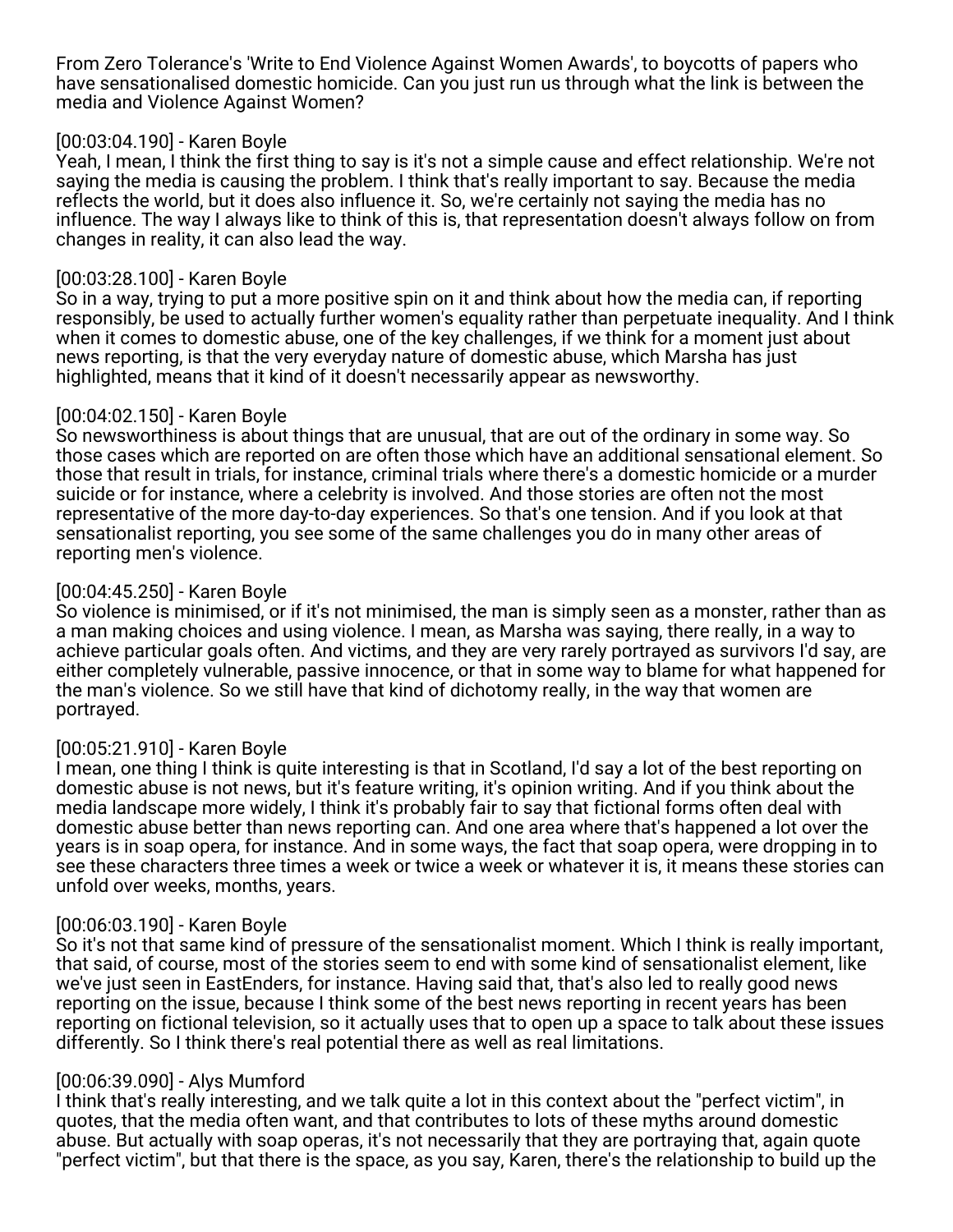nuance of the story, which is so often lost. Marsha, do you want to come in there?

### [00:07:06.450] - Marsha Scott

Yeah, there's so many things, Karen, that you've said that have really resonated with me. In our experience really, women can both be blamed and be seen as weak and lacking all agency. It's remarkable to me the creativity with which our culture and not just the media, finds ways to blame women for the actions of their abusers and children, too.

### [00:07:34.050] - Marsha Scott

However, what I would say is that there have been some really remarkably good, in our experience, series. So, The Archers was pretty good, and the EastEnders story. But I just want to point out that Women's Aid Federation England were very involved in the development of the plot and of the writing for the EastEnders show. And survivors' words were practically taken from focus groups and put in to that show. So, and for me, it's a really good illustration of A) how how do you do good theatre? But also of the importance of authentic information going into the development of whether it's fiction or non-fiction.

## [00:08:21.690] - Marsha Scott

And and so rarely do soundbite treatments of domestic abuse allow for that. And so what happens then is that people default to what are really myths about domestic abuse. So, and we saw that so clearly in the Covid reporting. So we went from somewhat nuanced reporting, that had grown out, I think, out of the really healthy debate about the new domestic abuse law and so on. And we immediately defaulted and saw people talking about domestic abuse that was being caused because people were shut up in a flat together.

## [00:09:01.260] - Alys Mumford

So, yeah, that's a really, really good point and leads me onto chatting to Saffron. Welcome Saffron, this is your first time on the On The Engender podcast. Saffron's worked with Zero Tolerance this year to do some analysis of the media coverage of violence against women during the pandemic. So Saffron, can you just tell us why you, and why Zero Tolerance, undertook this work in the first place?

## [00:09:22.900] - Saffron Roberts

So it was part of an annual Zero Tolerance project where we do a week of media monitoring to identify issues we need to address, to improve reporting on violence against women and to monitor progress and see whose voices are missing, whose are there. And so this is part of our prevention work to change social attitudes around violence against women. But this year was obviously really different due to the pandemic dominating the news, and also because I couldn't go out and buy physical copies of the newspapers.

## [00:09:49.410] - Saffron Roberts

So during the very first week of lockdown in March, I checked 10 newspapers websites for 7 days, and I used 15 different terms that were related to violence against women to produce like a limited snapshot of the kinds of things that were being reported on. And it was obviously very limited because I only used 15 search terms, which made it impossible to make sure we captured everything. Because obviously often there's reporting on violence against women, that doesn't explicitly identify itself as being about violence against women.

## [00:10:17.760] - Saffron Roberts

So, obviously we miss those things, but we got as much as we could without having real newspapers.

## [00:10:24.900] - Alys Mumford

So you talked there that some of it was limited, but you did find out some really interesting stuff. So can you just yeah, what were your key findings through that project?

## [00:10:31.860] - Saffron Roberts

Yes, so we had, I guess, three main points. Firstly, so towards the end of the week that I was monitoring, six out of the ten major newspapers I was looking at had acknowledged the links between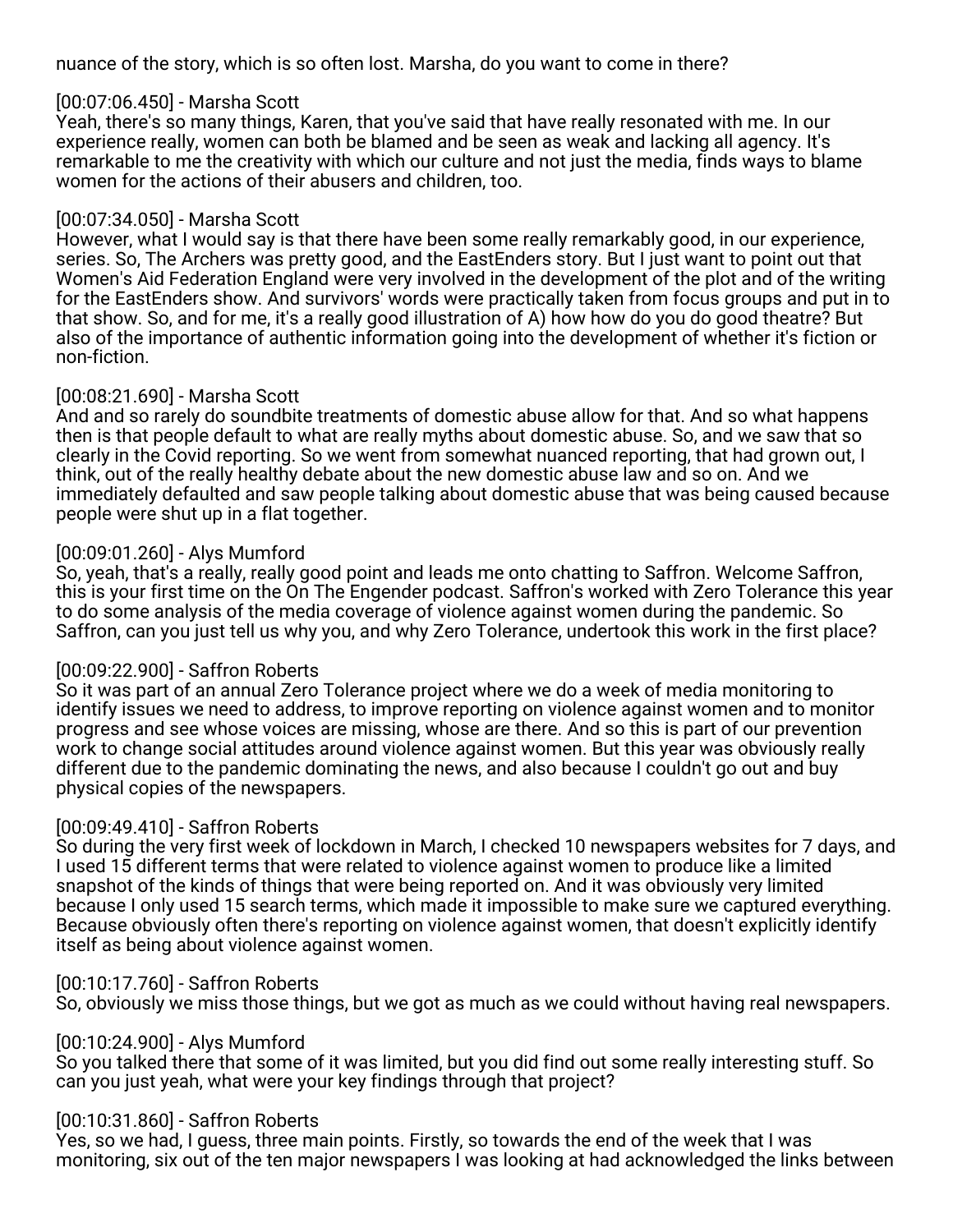the lockdown and potential increases in domestic abuse and other forms of violence against women. But none of these appeared on the websites', kind of, front pages. But it did mean that there was more reporting on general trends of domestic abuse as opposed to just individual cases, which had been the case in previous years of monitoring.

## [00:11:02.130] - Saffron Roberts

And so, the increase in reporting on different forms of violence was from 15% in 2019, to 32% on different forms of violence this year.

# [00:11:11.710] - Saffron Roberts

So, because it was talking about there were a few articles that were generally: we're going to see increased levels of domestic abuse. There were a couple of articles that said: this will not just be physical, it's to do with coercive control. I think there was a couple about pornography and the ways that there'd been increases in people uploading pornography to websites without permission. So like revenge porn. And also there was one to do with trafficking as well. So there was a wider range than there normally is, but it was still very focused.

## [00:11:44.640] - Saffron Roberts

But there was this year, I think, to do with the fact that there was more awareness of the general increase that we were going to see, there was more helplines on the different articles. So which was probably just to do the creation of the English Women's Aid call out that there'd been. And also because these articles were online. So you were more able to have like hyperlinks to websites, and things like that. Because in 2018 and 2019, our media monitoring had, we had, zero helplines that we'd found. Whereas this year there were 19% that featured helplines, which was a real improvement. But in terms of language and narratives, even though there was a slight change in the types of violence that were being reported on, it was still very consistent, in terms of previous years. Like Karen had said earlier, the idea of the monster. I think they used the word beast to Harvey Weinstein and Epstein as well. And there was also an article that used some perpetrated justifications of how they did it. And obviously they didn't align their reporting with these justifications. But even the fact that one article had talked about a group of workers who have tied a female colleague to a chair and abused her, and the article quoted their argument that said: they were all involved in workplace hijinks.

## [00:13:00.990] - Saffron Roberts

And even though this isn't an article saying that, for there to be reporting using that justification, that kind of linguistically defends perpetrators as playing like boisterous games or as being being animalistic. Which then doesn't represent them as just normal men perpetrating abuse, but as this kind of mitigating circumstances, which doesn't help the narrative because we want people to see that domestic abuse is part of gender inequality. But instead, these narratives make it look like it's just random events happen in circumstances that aren't normal.

## [00:13:36.030] - Alys Mumford

Yeah, for sure. And one thing I'm interested to sort of dig into a little bit there, Marsha and Karen do come in on this, that the media sometimes seems like it might be in a bit of a bind. Like as Karen said, the media needs something new to sort of sell, sell the papers, and something as pervasive and everyday as domestic abuse often doesn't get the coverage, but we're - Marsha, you were very clear at the start that Covid-19 doesn't cause domestic abuse. But at the same time, there is this reporting of increased calls to helplines, these sorts of things. So where is that disconnect happening? And is there a link between the Covid-19 pandemic and violence against women?

## [00:14:15.580] - Marsha Scott

Well, there is a link and it's not at all unhelpful to have a focus on how something like a global pandemic will impact on what is probably the largest violation of, human rights violation of, women's and children's lives. So, it is really helpful, part of the difficulty, however, has been - and there was something very new to report, obviously - but the difficulty, I suppose, is because so much of it is often based on a really shallow, at best, understanding of the dynamics of domestic abuse.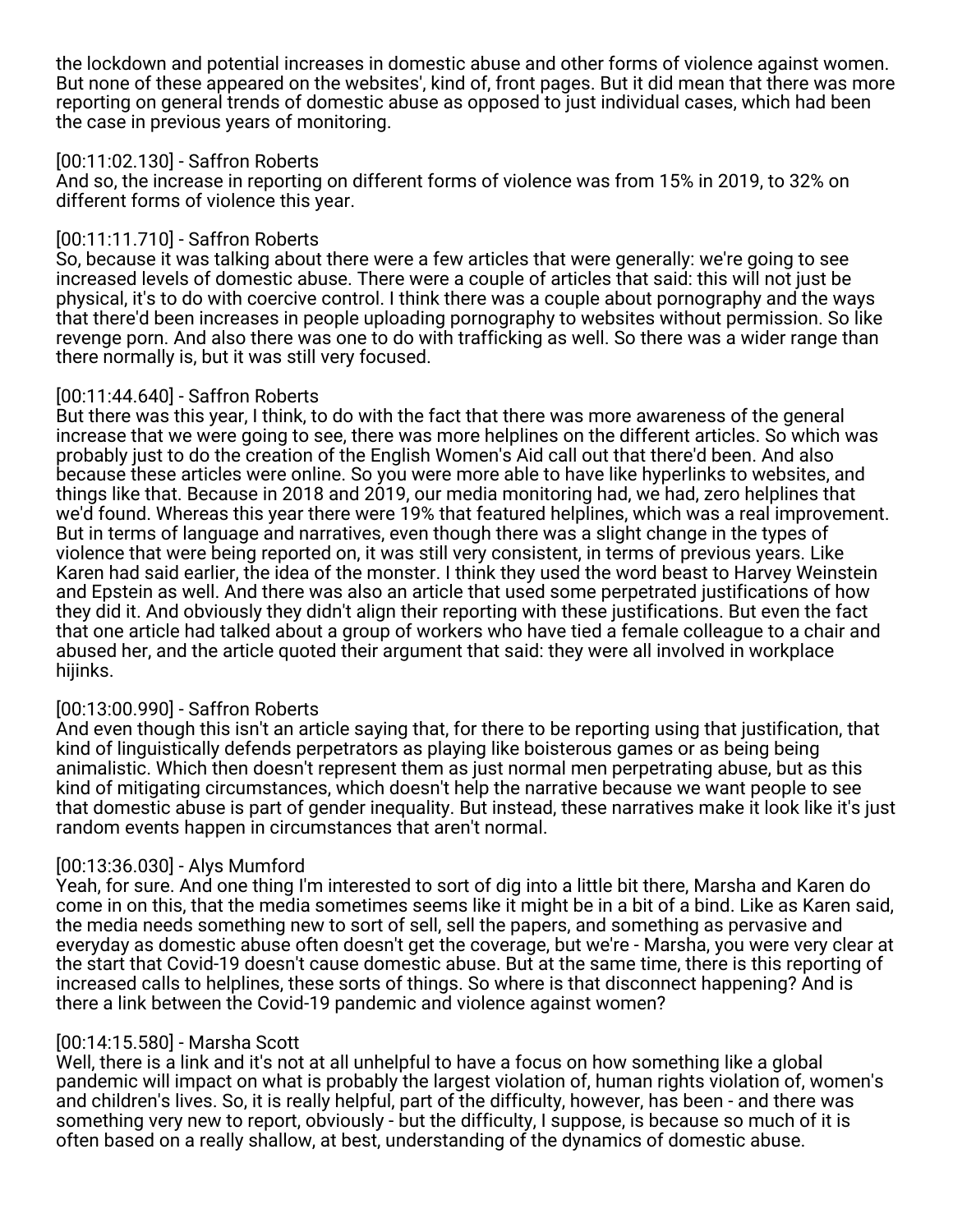## [00:14:56.670] - Marsha Scott

So, again, the notion that somehow domestic abuse suddenly will get worse and that we'll be able to measure that by calls to a national helpline. And the reason that I think of the reporting, so much of the reporting, took that path. I suppose there's two reasons. One is that a charity in England called Refuge released a press release. Now it's not Women's Aid England. And they, they're not even national in England. But they released a press release saying that their calls to their helpline were, something like, up 150% or something like that. Which was not representative of any of the other helplines in the UK, can I say, or in Ireland. Because we all knew what was happening, which is that and we discovered this in our data - that there needed to be a pause for some data to approve.

### [00:15:56.340] - Marsha Scott

But we discovered that what was happening, in the first two weeks after lockdown. In fact calls to the helplines in Wales, Northern Ireland and Scotland had dropped, and that's because it's women's lives, women's lives, women are living with domestic abuse, are also having to find loo paper and kind of figure out what to do with these children who are not in school. And trying to figure out how to manage to deliver their work from home if they can be, and how to apply for furlough money. And all of the things that women manage disproportionately in families and in their lives.

## [00:16:34.870] - Marsha Scott

And women who are experiencing and living with domestic abuse are no different. So what we knew was that those first couple of weeks, they were highly unlikely to be calling a helpline if they could find a safe time and place to do it. And it was only after some of the new issues that had been solved that they were going to begin to problem solve. So we had women calling us from when they were walking the dog. We had a hugely increased use of web chat because we know you don't have to worry about being overheard.

## [00:17:09.220] - Marsha Scott

You could be sitting and watching television and looking like you're texting a friend, blah, blah, blah. So but the reality is all of those things were immediately obvious to us because we all understand the realities of women's lives and of children's lives. And and if there were some way that we could move, and I think the Zero Tolerance guidance is really helpful for this, if we could move the reporting so that it just, goes from a higher bar, higher understanding or set of assumptions.

## [00:17:39.700] - Marsha Scott

And then, of course, there was the problem of people conflating calls to the helpline with changes in the prevalence of domestic abuse. And our theory at the time, which is also been borne out by data, is that in fact lockdown was likely to give abusers more tools for controlling women and children. So telling them the police were going to bring them back if they tried to flee, that kind of thing. But that it was highly, it wasn't going to turn a man who wasn't an abuser into an abuser. So it wasn't going to increase the prevalence, was just going to make what was existing more likely to be more severe.

## [00:18:20.790] - Karen Boyle

I think I'd add to that as well, Alys. That I think that's such an important point about an increase in calls to helplines doesn't mean an increase in prevalence. But I think the other thing that often gets sort of folded into the media narrative around this, is that a media story in itself can produce an increase in calls to helplines and that's something that's quite complicated to understand, it's not necessarily a bad thing. In fact, we could see it as a very positive thing. That's responsible media reporting, which provides links to helplines as Saffron has suggested could actually make it easier for women to recognise their own experiences and to seek help as a result. So, I think things like increasing calls to helplines, we need to think about the many different things that that means. It's not a single measure, as I think Marsha was also agreeing, in terms of scepticism about Refuge's use of that statistic in quite a blunt way.

## [00:19:25.600] - Marsha Scott

I totally agree, and I think it's been so useful that Zero Tolerance has put out as sort of one of the good standards of good practice that media sources cite helplines. Part of our problem, of course, is then that they cite the wrong ones often. So in Scotland, they will cite a helpline in England. However,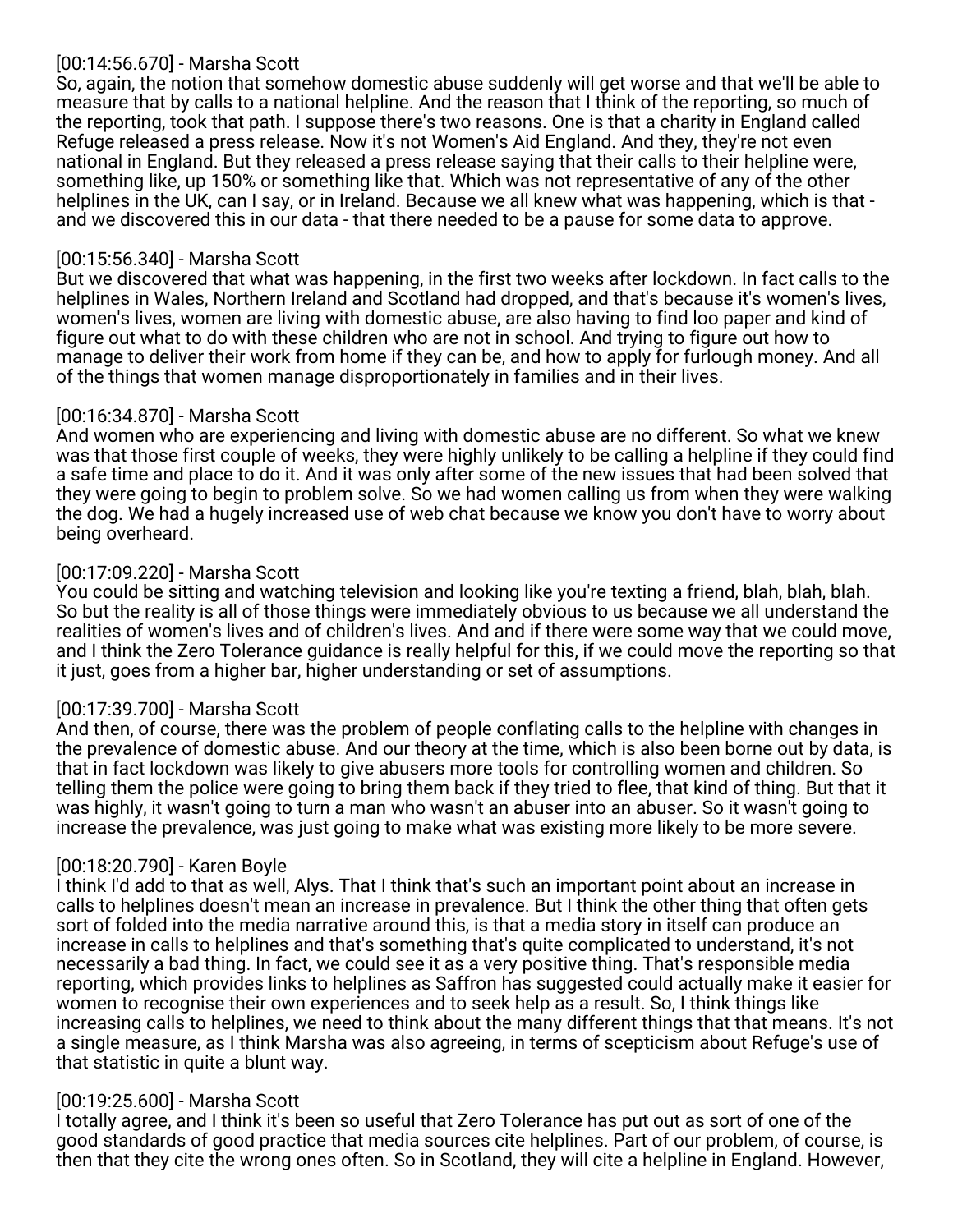it is helpful in general and we will get there, I think eventually, with people citing the right ones.

### [00:19:56.230] - Marsha Scott

I have really noticed, because I do as you would imagine, quite a lot of radio and television interviews and did lots during the first weeks after Covid. And I am sensing that there is less reluctance to run our helpline number, like in a banner underneath the interview or as part of a radio interview, than there was a year ago. A year ago, I would get people from the BBC or other places saying, oh, well, we don't do that. And I almost never get that now.

### [00:20:28.930] - Alys Mumford

And that's quite interesting because Karen, so we recorded a podcast looking at sexual assault trials a few months ago and we were talking about the difficulty of actually getting those helpline numbers in. Is that just a change in situation, is that?

### [00:20:42.400] - Karen Boyle

I think it's about different attitudes to different forms of abuse as well as changing situations. My understanding and Saffron may be able to come in on this as well, but my understanding is we've not seen the same upswing in the use of helplines in reporting on rape and sexual assault during lockdown, as we have the upswing in reporting on domestic abuse being accompanied by helplines. And I think that's for a few reasons. I think one of the reasons is that so much reporting on rape and sexual assault hinges on criminal trials. And so there is an anxiety about using helpline information, and that being seen as in some way biasing the story. Which I think is something we need to unpick anyway.

### [00:21:34.030] - Karen Boyle

You know, what that's acknowledging is that there are survivors in the audience, it's not making a judgement about the story itself. I don't think there's the same reluctance on domestic abuse, maybe for two reasons. One is that partly because of the debate, the very public debate, about coercive control in Scotland. There has over the last few years been media reporting that's on domestic abuse as a phenomenon rather than one individual's experience. And that makes it easier to use helplines.

#### [00:22:09.790] - Karen Boyle

So a lot of the Covid reporting was around, is there an increase at the moment? So if you like, they were kind of they weren't about did this person abuse that person? And so it made it easier to run the helpline. That's one part of it, I think. And I think the second thing was probably that in the context of the Covid reporting, there was a particular emphasis on domestic homicide. And in cases of homicides, it is understood that there is a victim in a way that it's not understood in report's standard and reporting of sexual assault.

## [00:22:49.500] - Karen Boyle

So in some ways, it's made it easier for news organisations to provide that support and guidance without anxiety that they would be seen as prejudicing. The understanding of an individual case. Just to be honest, I don't think that the idea that running a helpline prejudices a story, I don't think that's legitimate. I think is about saying, look who's reading this? And what our readers need to know? It's not about what do we think about the story. You know, if the story is about domestic abuse, then it is helpful to say domestic abuse exists. And here's where there's support.

#### [00:23:30.460] - Alys Mumford

Great yeah, that's really, really interesting points. And I think one thing when we dig into the research you were doing with Zero Tolerance, it's yeah, there are some, I guess, muted positives, like you said about the increase in helplines. Although, from a completely non-existent dark point, in what woeful lack of helplines in previous years. But it seems like a lot of it is, the same old stuff we've seen before, just with a sort of a Covid twist, if you will. I'm particularly distressed in the report to read about the 'Not 'Appy' headline. Can you just tell us, tell our listeners what that was?

#### [00:24:04.630] - Saffron Roberts

Yeah, I was also quite distressed reading that, and the headline was, 'NOT SO 'APPY. As millions of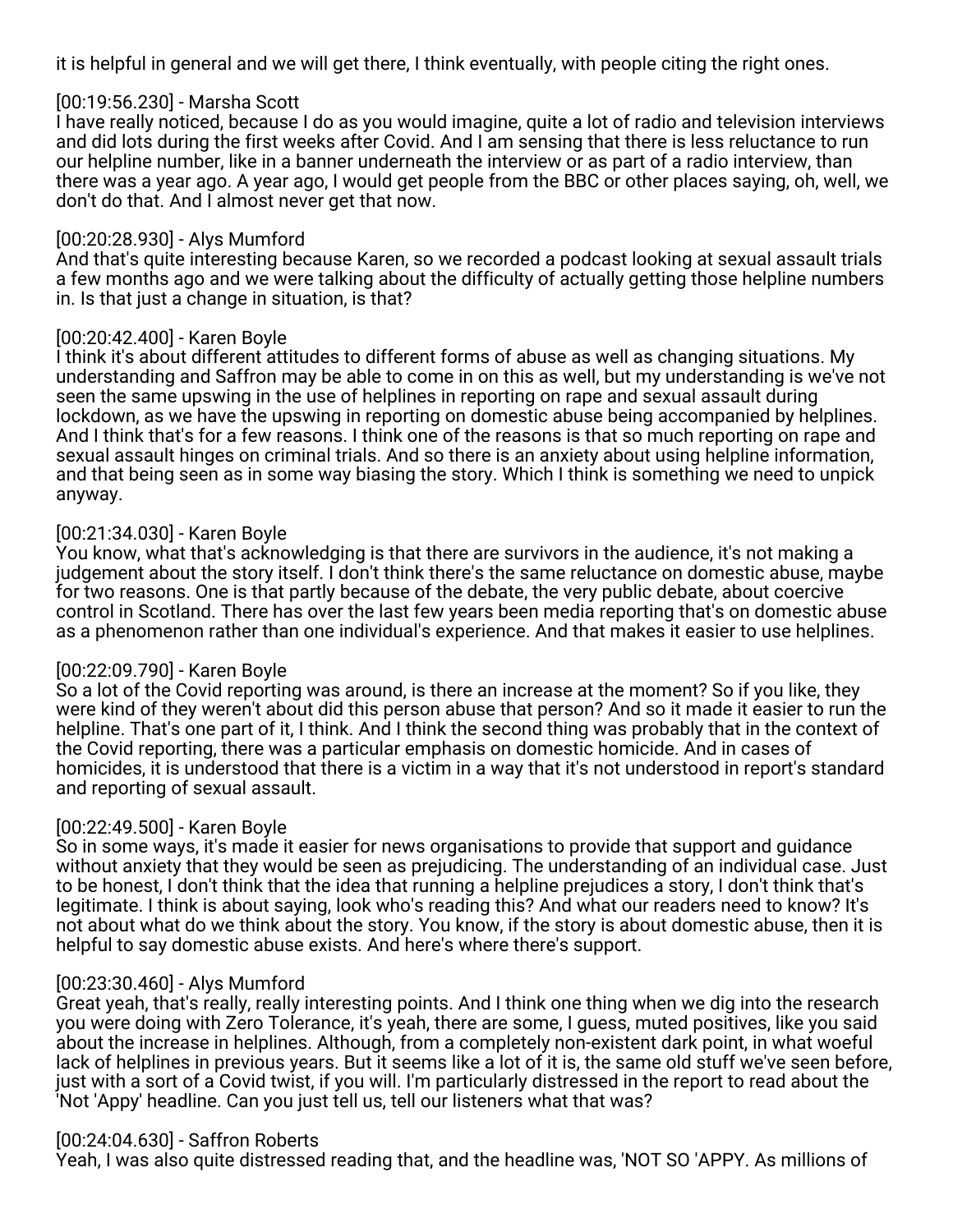single Brits stay home, women reveal dating app horror stories - from dick pics to 'I'll cook you' threats'. And the headline itself like trivialises the idea of the amount of real distress a death threat obviously causes. The idea that it's like haha, 'I'll cook you' - that is a threat, that's a very real threat that could lead to a very real crime. And to put that in such a snappy title made me very uncomfortable.

### [00:24:38.530] - Saffron Roberts

So the article itself had like different women, and it was talking about their experiences on dating apps, and it did have a few statistics. So it said that 88% of women experience harassment on dating apps, and a couple of other bits. But it didn't really address anything about the reality of the abuse that women can suffer or the, like where this comes from, that the roots are in gender inequality. It was more a list of different horrible, it was horror stories.

#### [00:25:08.320] - Saffron Roberts

It was horror stories of things that have happened to women on dating apps. But the way that the article was framed, made it just - oh listen to these horrible snapshots - as opposed to women are going to be home alone on dating apps. People are going to be using them. Here's where you can get help or here's how you can stay safe. Nothing like that.

### [00:25:27.900] - Alys Mumford

Yeah, I think that goes back to something you were chatting about before we pressed record Karen, about the media in general is not good to women, not even just looking at this specific issue. But, you said..

### [00:25:38.710] - Karen Boyle

Yeah, there was an earlier point I wanted to come in on just in response to reporting on sexual assault. And yeah, partly it's to refer back to our earlier podcast. So we do deal with that a bit there. And I mean, I must admit, one thing I'd found really surprising when we were doing that work that led up to the sexual assault podcast was I'd assumed that not naming complainants and sexual assault cases was actually law.

#### [00:26:08.740] - Karen Boyle

And what we were discussing in that podcast with input from Rape Crisis is that in Scotland, it's actually convention, not law. So actually, the protections for survivors are not as robust as we might think they are. I mean, I think everyone sort of said so far that when we're trying to understand domestic abuse, we can't understand domestic abuse without understanding gender inequality. And therefore, if we're trying to understand domestic abuse in the media, we need to understand the broader picture of gender inequality in the media.

## [00:26:40.120] - Karen Boyle

And one thing that really struck me on a positive note when Marsha was talking, was the demand for Marsha to speak on radio and television shows that we are looking at women and women's organisations as experts on these stories, to an extent. But I think overall, what's quite galling when you look at big international studies of women in the news, so, such as the Global Media Monitoring Project, and we're currently in the middle of the 2020 project. And what that does is take a snapshot look, at one day's news across the world.

#### [00:27:17.680] - Karen Boyle

And what that has consistently found is that when we look at all the people in the news, people who are subjects of the news, who are talked about, who are the experts, who are the spokespeople, who are the reporters, who are the journalists, who are the anchors? That consistently women have not been above 24% of people in the news globally. And that's worrying for all kinds of reasons.

#### [00:27:45.880] - Karen Boyle

But if we think about it in relation to these stories, we've heard a lot so far about the representation of women as victims or maybe even as survivors. But what that means is that those women are bearing a huge burden of representation because they're being asked to represent the issue. We're not looking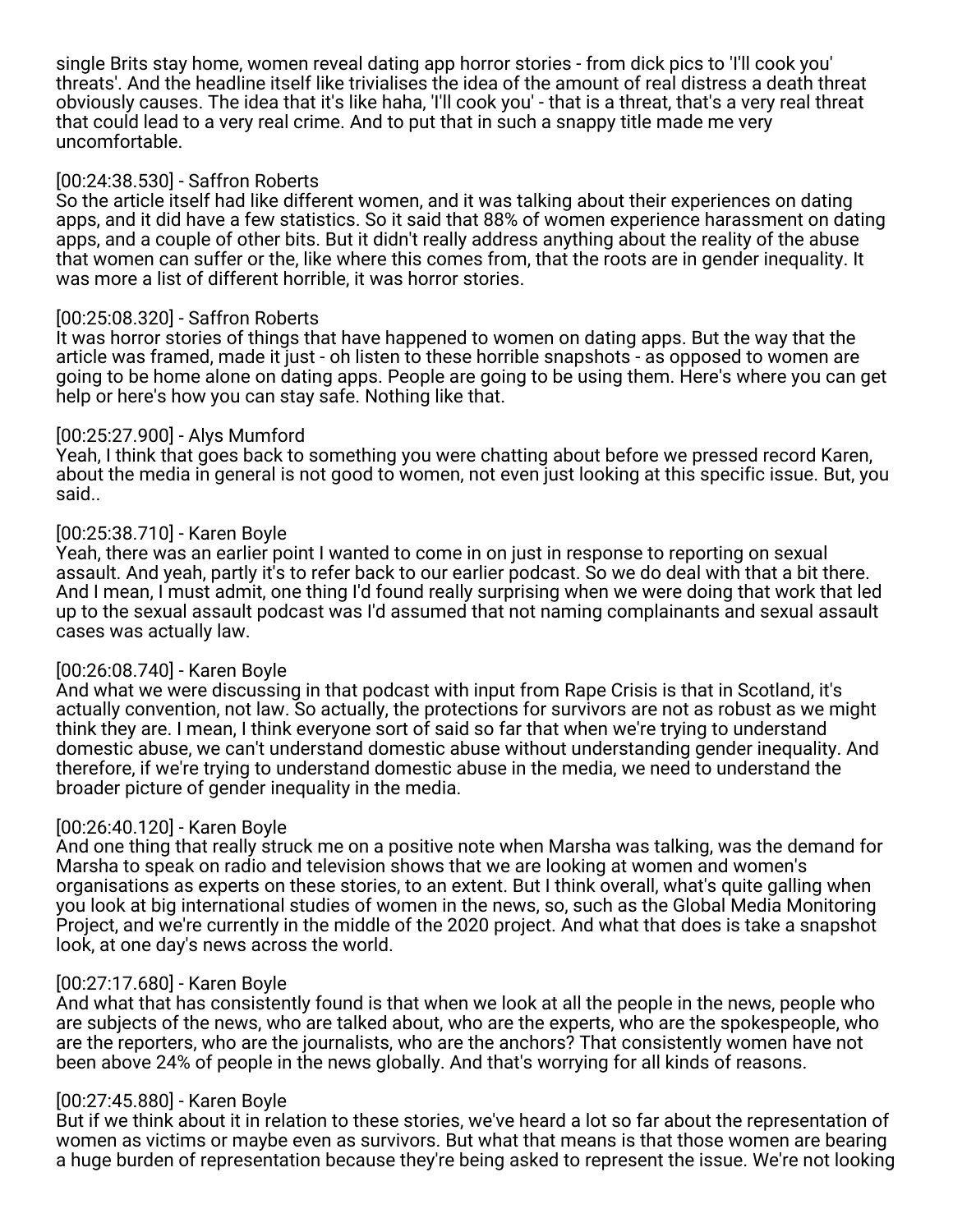at the broader context in which this takes place. And that's where it is encouraging when experts like Marsha are called upon by the news because it enables us to understand the individual story in that broader context, and it enables us to see women taking on those expert roles.

### [00:28:23.050] - Karen Boyle

And the final thing I'd say about that is we then need to ask which women are getting those expert roles and which women aren't. And Gender Equal Media Scotland is involved in a project at the moment called Pass the Mic, which is looking at women of colour in the Scottish news. And so we hope to be able to report on our findings on that over the next months.

### [00:28:45.130] - Alys Mumford

Yeah, absolutely. And I think it is really nice and important, I think, to acknowledge the positives that there are there. So as you're saying Marsha, you're getting asked on, and Karen highlighted that. And there have been some really good writing all of this, but still a huge amount to be done. And I'm going to sort of bring us to the end of this recording, I think, and look at the future.

### [00:29:07.480] - Alys Mumford

Look at where we want to get to. And I'm going back right to the start where, we were talking about the sensationalism aspect of the news, of the bind that lots of news outlets and journalists are in. You know, even if they get it, and want to talk about these things, trying to deal with an editor to actually run the story. That isn't some of the bad examples that Saffron talked about there. So, the hook for a while was Covid, we saw that in Saffron and Zero Tolerance's study there. But it seems increasingly like Covid might just be the background status for us all for a while.

### [00:29:39.090] - Alys Mumford

So what are your hopes for the reporting of domestic abuse going forward? What would you like to see, for any journalists or budding journalists out there? For any activists sitting thinking, well, I can at least tweet my local paper if they do something wrong. What should we be seeing?

## [00:29:54.180] - Marsha Scott

Well, I think we look at the horizon around what's likely to be in the public narrative. And we see a few things and we see opportunities to invite politicians and parties to sign up to certain standards of how they talk about victims, but also how they fund victim services, and the extent to which they will embed addressing inequality into their decision-making. So you know, the dreaded equality impact assessment. And I think there are all kinds of ways to try and engage, and we will be engaging with the...We are engaging with the political parties around the manifesto stuff. The difficulty, of course, I think for everybody is that the landscape is so unclear about Covid, that it is really, really difficult to know whether - so we launched something that we've been working on for quite a long time.

## [00:30:54.210] - Marsha Scott

And then, but it coincided with a new announcement about Covid so it just kind of got washed out of the media stream in some ways. So it's really difficult to plan. But certainly the elections allow us to talk about the disproportionate effect of Covid on women. And what are you going to do about the fact that there are still poor, they have less power. There's a bigger pay gap. The children have less power.

## [00:31:23.640] - Marsha Scott

I think also the general issues that have been raised about reframing. Since we've had this incredible pandemic which has stopped life as we knew it and government as we knew it in Scotland, that we have an opportunity rather than just trying to reset to the original setting. But to actually shift our focus and make the new approaches in terms of services and government and media and all of those things, serve a better end. And that end would be, from our perspective, making domestic abuse an old news story by ending women's inequality.

#### [00:32:05.880] - Alys Mumford

That was a very comprehensive answer to what are your hopes, thanks Marsha. I join you in all of those. Karen, Saffron? Anything you want to bring in on this, something we're looking forward to?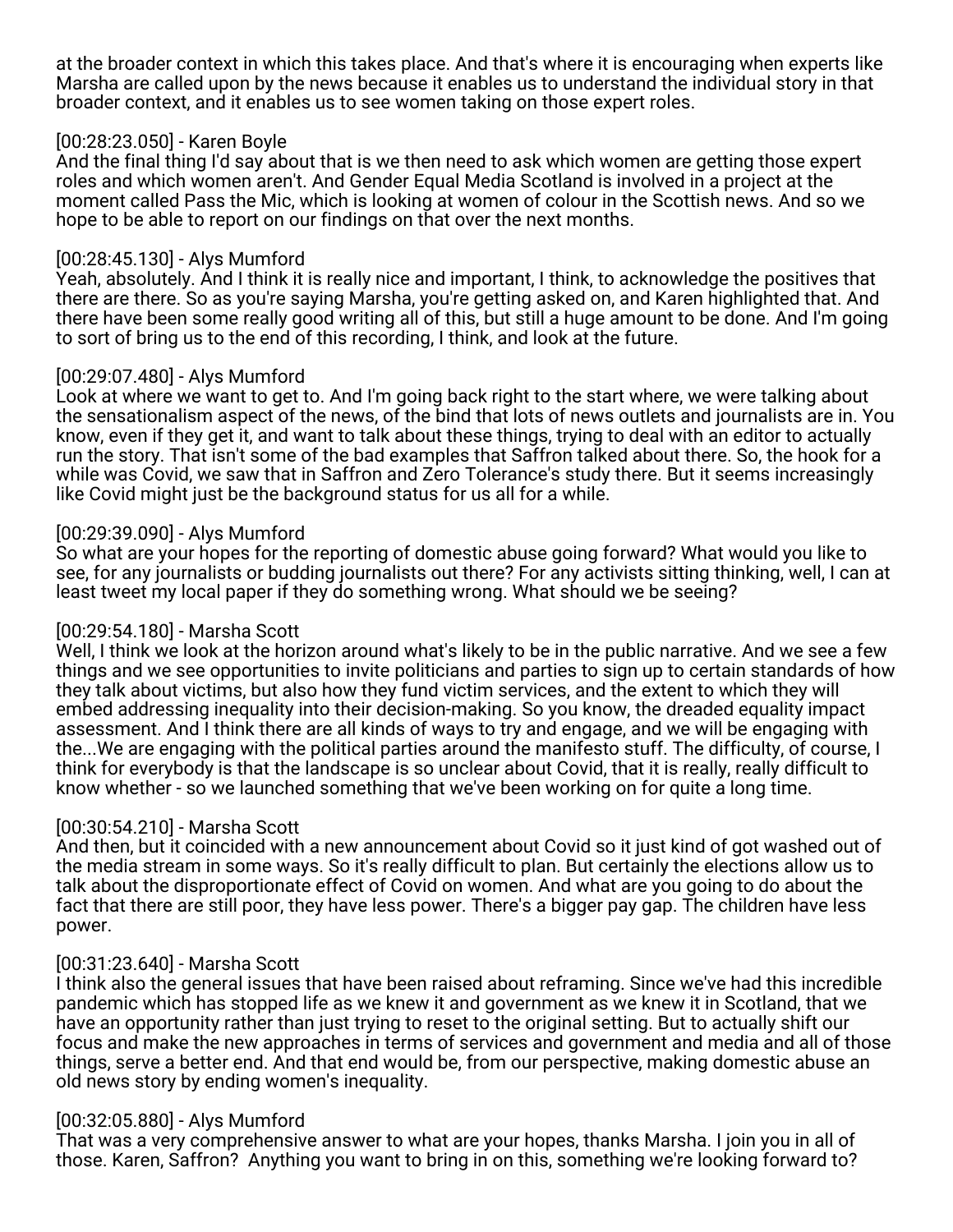# [00:32:19.830] - Karen Boyle

Yeah, I think.. I suppose, I mean there's so much you'd like to see. How can you just pick a few? But just to be as succinct as I can, I think to build on the good work that's been done in sharing helplines, where that work has been done. That would definitely be one thing I'd like to see. I'd also really encourage people who are producing media who are listening or journalism students who are listening to really think about who they use as experts and make use of directories such as that produced by Pass the Mic, to encourage people to look to women of colour as experts, for instance.

### [00:32:54.060] - Karen Boyle

And as part of that, I think, think about the way that reporting on other issues can also be reporting about domestic abuse. I think Marsha has already given an example of that in terms of thinking about the election, for instance. But I'd say as well, another example would be thinking about a lot of the good reporting and very, very bad reporting I've seen in recent years has been in entertainment media. That's largely because I've been doing a lot of work on Me Too.

## [00:33:24.570] - Karen Boyle

And obviously the entertainment media has been really, a key focus of that reporting. But to take two of the examples that Saffron and I have mentioned in a UK context, the recent BBC EastEnders story or the ITV documentary, Honour, about the murder of Banaz Mahmod. Both of those stories have provided really good opportunities to open up a space for discussion about different forms of men's violence against women. And to bring a different range of experts to the table. And I'm not convinced that they always have brought the experts we need to hear from, but that's the area we still need to work on.

### [00:34:09.530] - Alys Mumford

Fantastic, thank you. And Saffron, we'll give the final word to you. What are your hopes for reporting on these issues in future?

## [00:34:16.170] - Saffron Roberts

Yeah, I think this very much the same. It's really important to have different voices and different types of violence that are often unseen forms of violence against women that are reported so that they're not unseen anymore, so that we can understand them. The way that the media frame narratives is very important, so when talking about perpetrators, especially as we've seen in recent times when these are really well known people. I think the focus should really be on their abusive actions or alleged abusive actions as opposed to their individual reputations. Whether they're a sports fan or politician is not really the point of the article. The point of their abuse of power is very important, but using language that backs their reputations to aggrandise them, or to language that is sensationalist or humorous or trivializing in any way. These articles should be about focusing on men's active abuse and not on women's passive victim mode.

## [00:35:17.890] - Saffron Roberts

And this is something that we emphasise in our Zero Tolerance guidelines on reporting, because the way that narratives are framed in the media is the way most people receive their information about domestic abuse and violence against women more generally. So it's really important for people to see the responsibility that they have in these kinds of reporting, in building social attitudes.

#### [00:35:39.730] - Alys Mumford

Fantastic, thank you. And we will, of course, link to the Zero Tolerance guide for journalists in the show notes along with the other podcast we've mentioned and lots of other useful resources. Links to the Gender Equal Media Scotland website, links to information about Scottish Women's Aid, Engender, and Zero Tolerance. I'd like to just end by giving the Scottish Helpline, so this is the Domestic Abuse and Forced Marriage Helpline, which anyone can call it's: 0800 027 1234. And as Marsha mentioned, there's also an online chat function if it's difficult for you to use the phone and that's sdafmh.org.uk